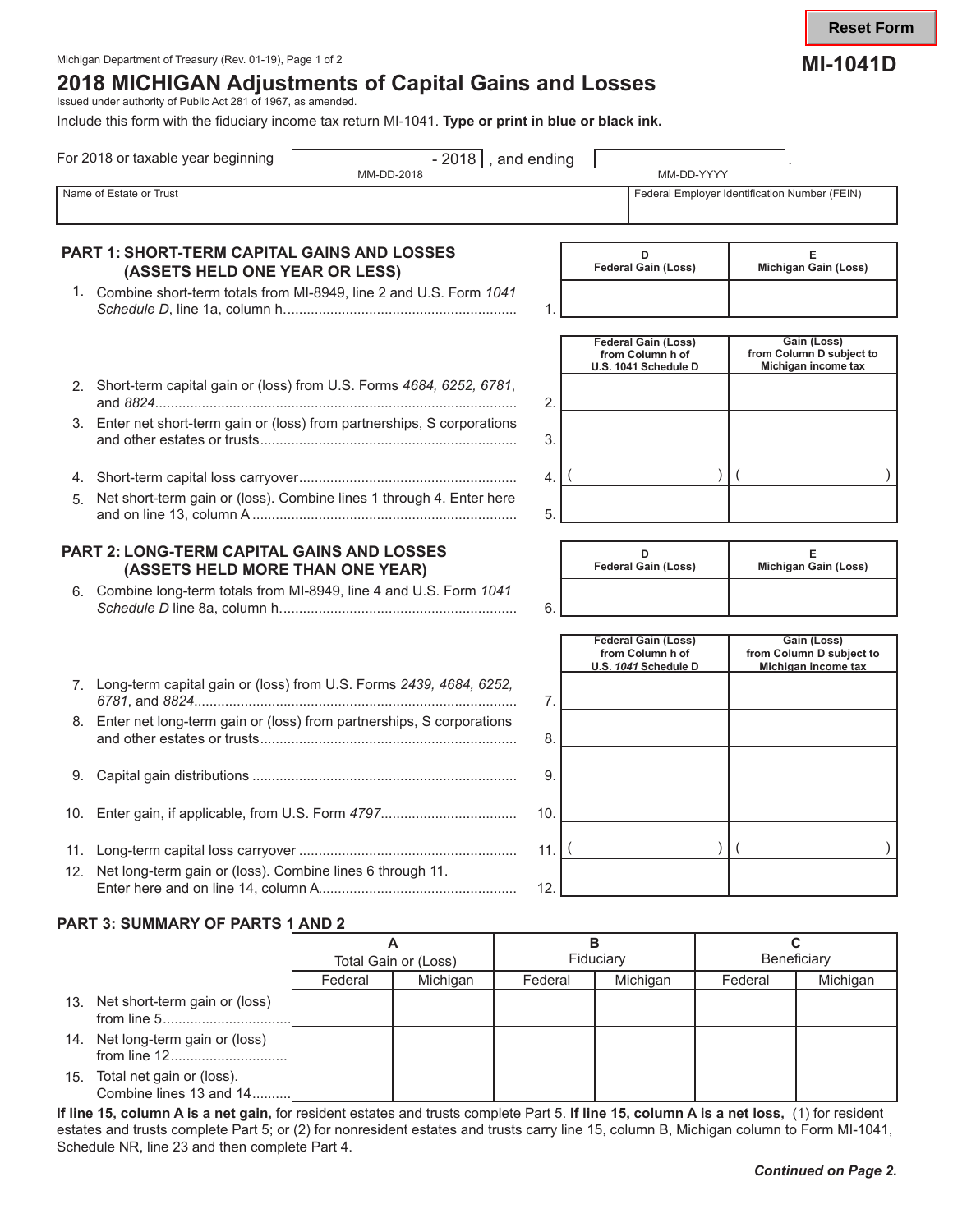**Federal Michigan**

# **PART 4: COMPUTATION OF CAPITAL LOSS LIMITATION D E**

16. If line 15 column A, shows a net loss, enter the smaller of:

- (a) the fiduciary's share of net loss on line 15, column B; or
- (b) \$3,000 ......................................................................................................... 16.

Note: When determining whether 16a or 16b is smaller, treat both numbers as if they were positive.

Resident estates and trusts complete Part 5. Nonresident estates and trusts carry line 16, Michigan column E to Form MI-1041 Schedule NR, line 26.

If the net loss on line 15, column A, is more than \$3,000, or if the taxable income on U.S. Form *1041*, page 1, line 22, is zero or less, complete Part 6 to determine the loss carryover.

#### **PART 5: COMPUTATION OF CAPITAL ADJUSTMENT - FOR RESIDENT ESTATES OR TRUSTS Gains**

17. Enter the fiduciary's share of net gain from line 15, column B, federal column, as a negative number; if a loss, enter "0".................................................................... 17. ( ) 18. Enter the fiduciary's share of net gain from line 15, column B, Michigan column,

as a positive number; if a loss, enter "0"................................................................. 18.

#### **Losses**

19. Enter loss from line 16, federal column, as a positive number. If no loss shows, enter "0". ..................................................................................... 19. 20. Enter loss from line 16, Michigan column, as a negative number.

#### **Adjustment**

21. Combine lines 17 through 20. Enter the total here and on MI-1041, line 11 ....... 21.

If no loss shows, enter "0" ...................................................................................... 20.

#### **PART 6: COMPUTATION OF CAPITAL LOSS CARRYOVERS FROM 2018 TO 2019**

# **Carryover Limit**

|  | 22. Enter taxable income/loss from 2018 U.S. Form 1041, line 22, or U.S. Form 990-T. |  |
|--|--------------------------------------------------------------------------------------|--|
|  |                                                                                      |  |
|  |                                                                                      |  |
|  | 24. Enter the amount from U.S. Form 1041, line 20, or U.S. Form 990-T, line 37 24.   |  |
|  | 25. Adjusted taxable income. Combine lines 22, 23 and 24. If less than zero,         |  |
|  |                                                                                      |  |
|  |                                                                                      |  |
|  |                                                                                      |  |

**NOTE:** Complete this section only if there is a loss shown on line 5 and line 15, column A. **Short-Term Capital Loss Carryover**

|  | 28. Enter the gain, if any, from line 12. If that line is blank or shows a loss,      |  |
|--|---------------------------------------------------------------------------------------|--|
|  |                                                                                       |  |
|  |                                                                                       |  |
|  |                                                                                       |  |
|  | 31. Short-term capital loss carryover to 2019. Subtract line 30 from line 27. If less |  |
|  |                                                                                       |  |

| <b>Long-Term Capital Loss Carryover</b>                                              |  |
|--------------------------------------------------------------------------------------|--|
|                                                                                      |  |
| 33. Enter the gain, if any, from line 5. If that line is blank or shows a loss,      |  |
|                                                                                      |  |
|                                                                                      |  |
|                                                                                      |  |
|                                                                                      |  |
| 38. Long-term capital loss carryover to 2019. Subtract line 37 from line 32. If less |  |
|                                                                                      |  |

| ٠ |  |
|---|--|
| ٠ |  |
| ٠ |  |

|           | <b>Federal</b> | E<br>Michigan |
|-----------|----------------|---------------|
| 2.        |                |               |
| 3         |                |               |
| 4.        |                |               |
| 5.        |                |               |
| $\hat{5}$ |                |               |

| 27.                     |  |
|-------------------------|--|
| 28.                     |  |
| ο.<br>80.               |  |
|                         |  |
| $\overline{\mathbf{3}}$ |  |

|     | NOTE: Complete this section only if there is a loss shown on line 12 and line 15, column A. |     |  |  |  |  |  |  |  |  |
|-----|---------------------------------------------------------------------------------------------|-----|--|--|--|--|--|--|--|--|
|     | <b>Long-Term Capital Loss Carryover</b>                                                     |     |  |  |  |  |  |  |  |  |
|     |                                                                                             |     |  |  |  |  |  |  |  |  |
|     | 33. Enter the gain, if any, from line 5. If that line is blank or shows a loss,             | 33. |  |  |  |  |  |  |  |  |
|     |                                                                                             | 34. |  |  |  |  |  |  |  |  |
|     |                                                                                             |     |  |  |  |  |  |  |  |  |
|     |                                                                                             |     |  |  |  |  |  |  |  |  |
|     |                                                                                             | 37  |  |  |  |  |  |  |  |  |
| 38. | Long-term capital loss carryover to 2019. Subtract line 37 from line 32. If less            |     |  |  |  |  |  |  |  |  |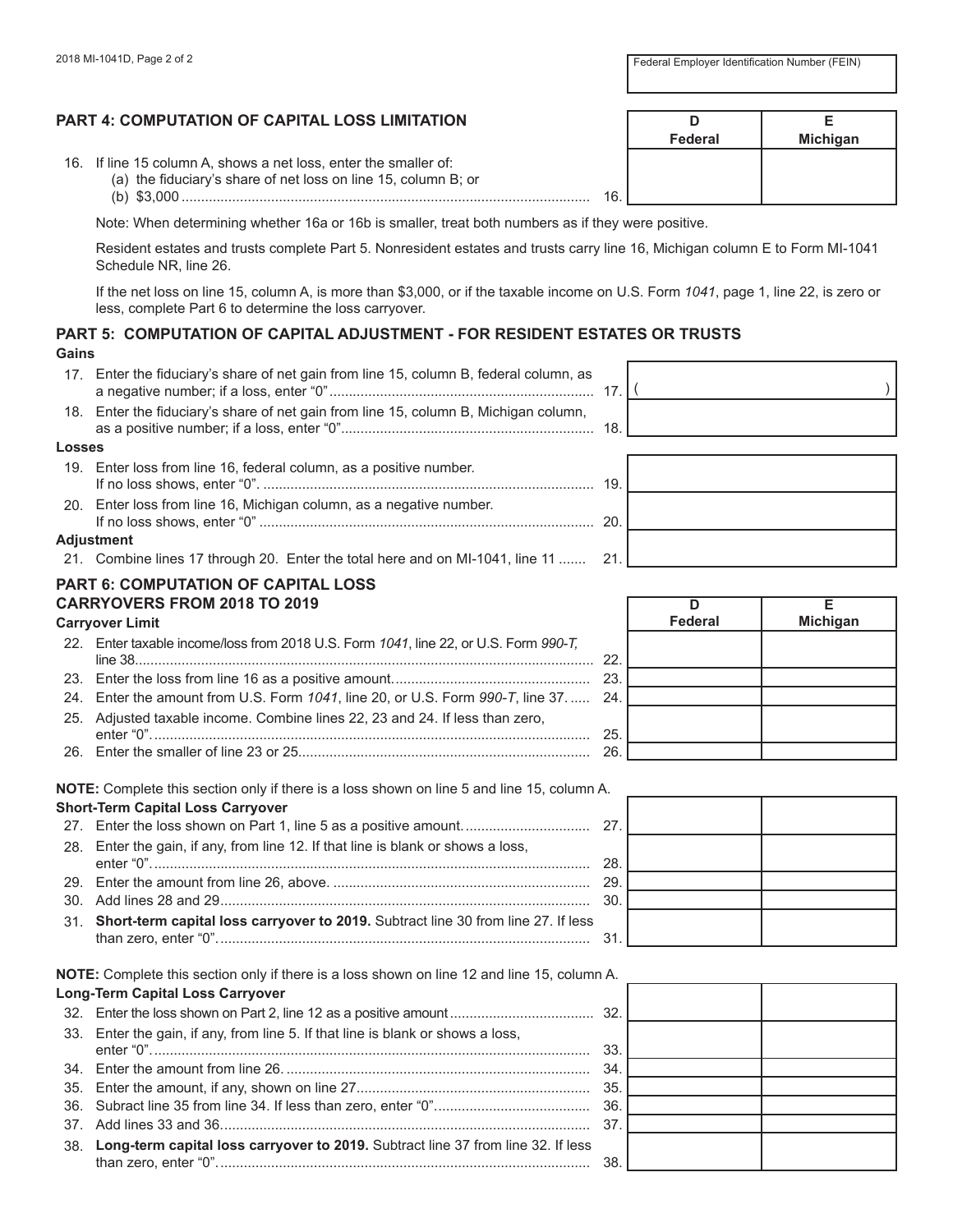# **Instructions for Form MI-1041D Adjustments of Capital Gains and Losses**

#### **When To File**

Use this form to adjust Michigan taxable income if the estate or trust has capital gains or losses that are attributable to:

- 1. Gains or losses from certain types of property located outside of Michigan or from business property subject to allocation and/or apportionment.
- 2. Periods before October 1, 1967 (Section 271 adjustment). If U.S. Forms *1041 Schedule D* or *4797* were filed, and an election to adjust under Section 271 of the Michigan Income Tax Act was made, file the equivalent Michigan forms (MI-1041D or MI-4797). All items of gain or loss realized during the tax year must be included.
- 3. Gains or losses from the sale or exchange of U.S. obligations that cannot be taxed by Michigan.

Form MI-1041D must be included with the *Michigan Fiduciary Income Tax Return* (MI-1041).

#### **General Information**

Page 1 of Form MI-1041D follows the pattern of page 1 of the U.S. Form *1041 Schedule D* and all the information necessary for completing it should be taken from the U.S. Form *1041 Schedule D*.

#### **Rounding Dollar Amounts**

Round down amounts of 49 cents or less. Round up amounts of 50 cents or more. If cents are entered on the form, they will be treated as whole dollar amounts.

#### **Identification**

Enter the name of the estate or trust and the Federal Employer Identification Number (FEIN) at the top of the MI-1041D.

#### **Parts 1 and 2**

If U.S. Form *8949* Sales and Other Dispositions of Capital Assets was filed, complete Form MI-8949 in the same manner. Transfer the information to MI-1041D, following the instructions on Form MI-1041D. If the U.S. Form *8949*  discloses capital assets reported under Sections 1245 and 1250, these assets must be reported on MI-8949. Also, if capital assets are allocated to another state, they are excluded from the portion subject to Michigan income tax. A capital loss carryover from preceding years is entered as a short-term loss on line 4 or as a long-term loss on line 11.

#### **Federal Information**

**Line 1.** Combine the amount from MI-8949, line 2, and the amount from U.S. Form *1041 Schedule D,* line 1a, column h.

**For lines 2, 3, 4, 5, 7, 8, 9, 10, 11 and 12** column D, enter the amounts from U.S. Form *1041 Schedule D*, for the corresponding line numbers listed on the top of the next column.

| Corresponding lines on MI-1041D and |  |  |  |  |  |                |  |    |  |
|-------------------------------------|--|--|--|--|--|----------------|--|----|--|
| U.S. 1041 Schedule D                |  |  |  |  |  |                |  |    |  |
| $MI-1041D$                          |  |  |  |  |  |                |  |    |  |
| U.S. 1041<br>Schedule D             |  |  |  |  |  | $11$   12   13 |  | 14 |  |

**Line 6.** Combine the amount from MI-8949, line 4, and the amount from U.S. Form *1041 Schedule D,* line 8a, column h.

# **Michigan Gain or Loss**

Enter the portion of federal gain and loss subject to Michigan tax in column E on lines 2, 3, 4, 5, 7, 8, 9, 10, 11 and 12.

**Section 271.** To apportion under Section 271, multiply the gain (loss) in column E by the number of months the property was held after September 30, 1967. Divide the result by the total number of months held. Enter the result in Michigan column E. For the purpose of this computation, the first month is excluded if acquisition took place after the 15th, and the last month is excluded if disposal took place on or before the 15th.

Gains from installment sales made before October 1, 1967, must show the federal gain in federal column D and zero in Michigan column E. Gains or losses from installment sales made after October 1, 1967, are subject to Michigan tax but may be apportioned under Section 271.

Distributions from employee's pension, stock bonus or profitsharing trust plans that are considered to be long-term capital gains (under Section 402 of the Internal Revenue Code) and capital gains distributions are not eligible for Section 271 treatment. Enter the total gain in both the federal and state columns.

**U.S. Obligations.** Gains from the sale or exchange of some U.S. obligations are not subject to tax and losses are not deductible. Enter a zero in the Michigan column for gains or losses realized from the sale of these non-taxable U.S. obligations.

**Note:** Any interest expense and other expenses incurred in the production of income from U.S. obligations should be entered on MI-1041, line 32. (See MI-1041 instruction booklet for line 32 on page 4.)

Capital gains or losses from the sale or exchange of municipal bonds are taxable for Michigan residents.

**Out-of-State Property.** Gains from the sale of property located in another state are not subject to Michigan tax, and losses are not deductible. Enter in the Michigan column the gain or loss from the sale or exchange of (1) real property located in Michigan, or (2) tangible personal property located in Michigan at the time of the sale or if the taxpayer was a Michigan resident estate or trust, or (3) intangible personal property sold by a Michigan resident estate or trust.